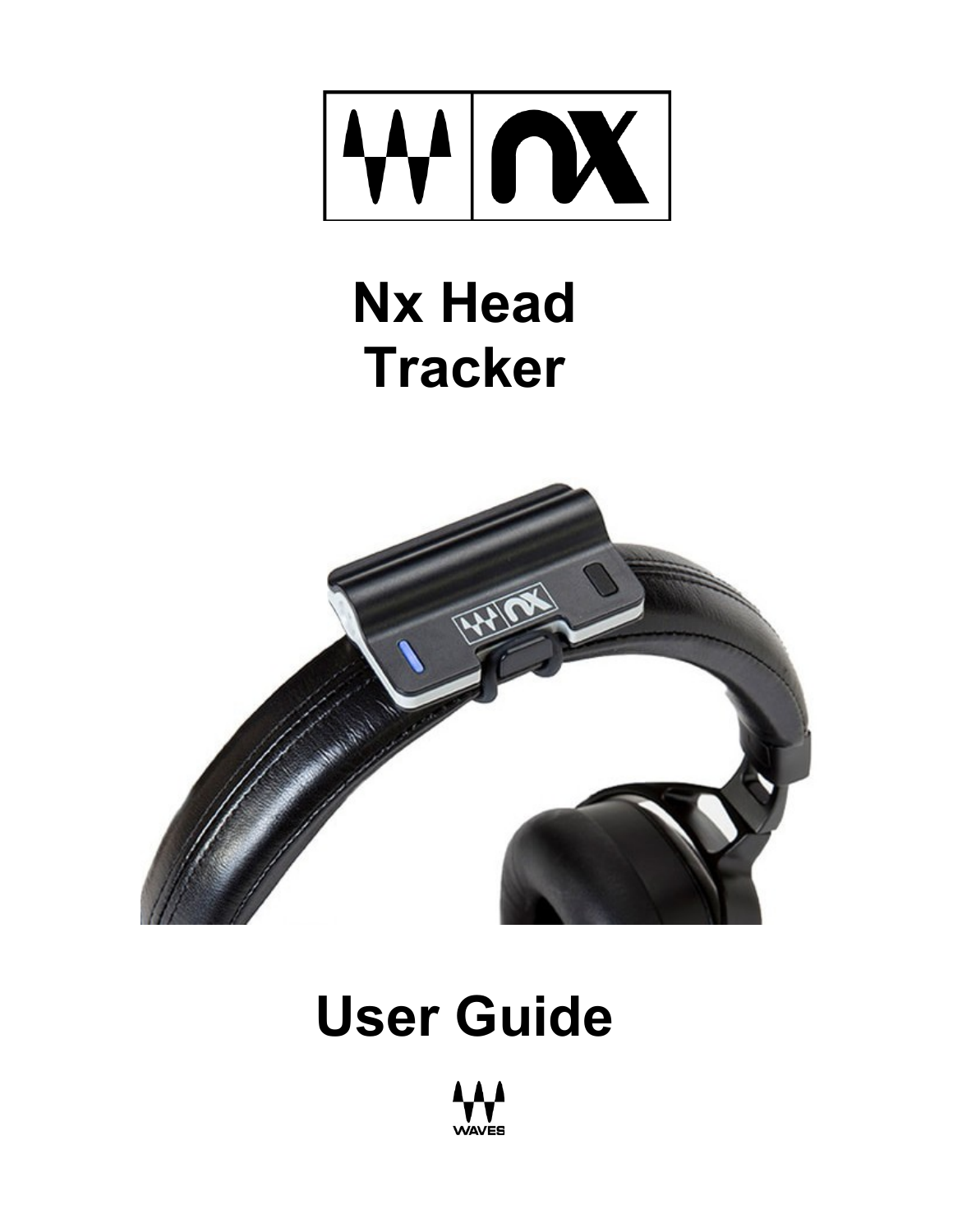## **TABLE OF CONTENTS**

| Pairing Nx Head Tracker with the Nx Virtual Mix Room or Abbey Road Studio 3 Plugin5 |  |
|-------------------------------------------------------------------------------------|--|
|                                                                                     |  |
|                                                                                     |  |
|                                                                                     |  |
|                                                                                     |  |
|                                                                                     |  |
|                                                                                     |  |
| Appendix C: Pairing Nx Head Tracker with Waves Nx 3D Audio Apps15                   |  |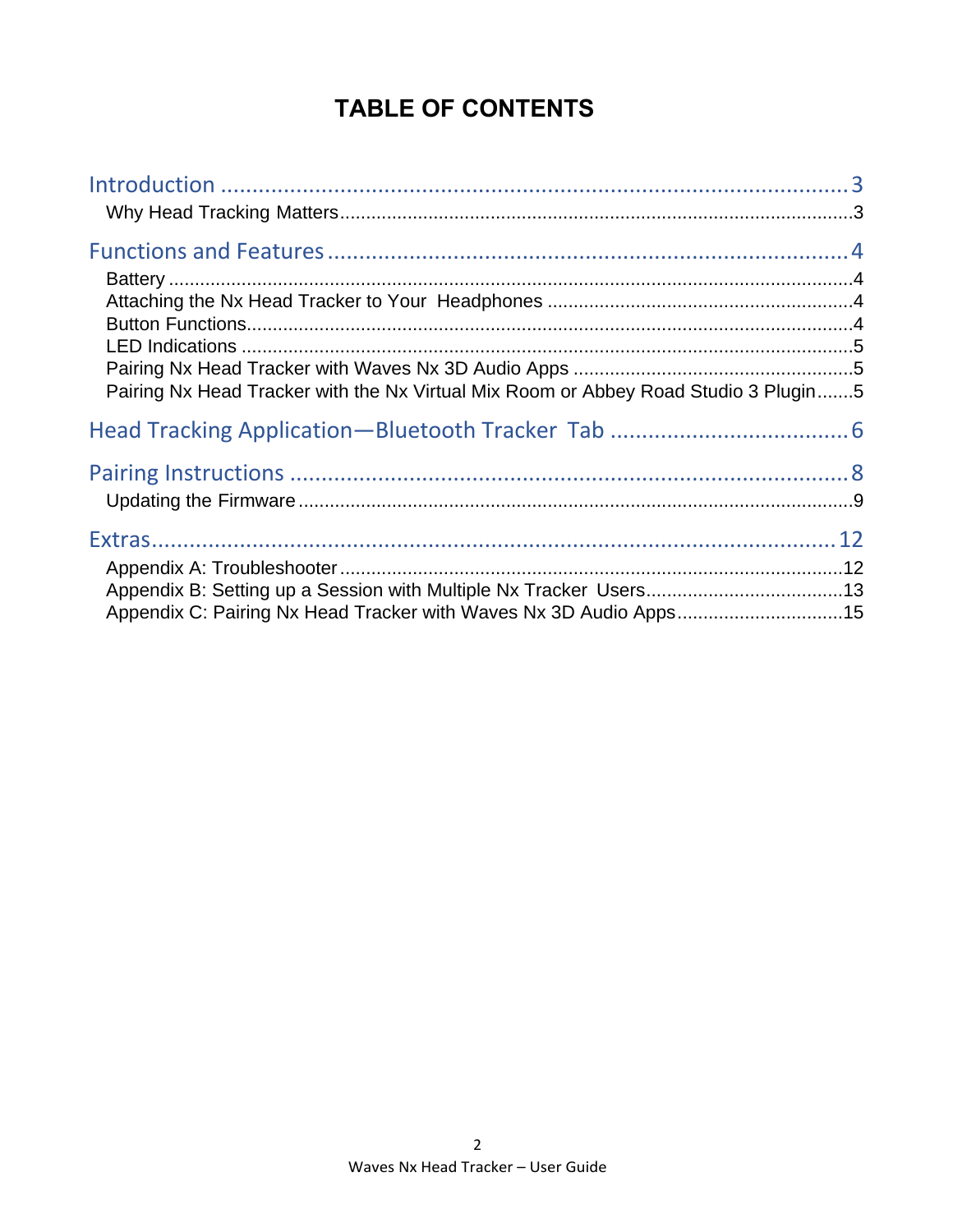# <span id="page-2-0"></span>**Introduction**

The Waves Nx Head Tracker is a small Bluetooth device that attaches to your headphones. It tracks your head movements in 360 degrees to enhance the realistic and immersive 3D audio experience created by Waves Nx technology.

The Nx Head Tracker can be used together with several types of Waves Nx software. Use the Nx Head Tracker along with the [Nx desktop and mobile apps for 3D audio](https://www.waves.com/nx) on [headphones](https://www.waves.com/nx) to experience the music, movies, and games you love, in 3D audio— on your desktop, laptop, tablet or mobile device.

Audio professionals can use the Nx Head Tracker, along with the Nx Virtual Mix Room [Over Headphones plugin](https://www.waves.com/plugins/nx#introducing-nx-virtual-mix-room) or Abbey Road Studio 3, to recreate on headphones the ideal spatial acoustics of a high-end studio, thus improving your headphone mixing and recording experience.

## *Why Head Tracking Matters*

When you hear sounds in the real world, your head movements help your brain create a sense of three-dimensional audio depth. As your head moves, your brain remembers where the sound used to be and where it is now, combines this with its knowledge that the head (and not the external source) has moved, and uses this information to locate the external source and construct a three-dimensional "audio scene."

However, when you listen to sound on headphones, the audio scene constantly shifts with your head, so your experience of three-dimensional auditory space is gone.

By tracking your head movements and adjusting the audio to the orientation of your head, the Nx Head Tracker (combined with Nx software) helps reconstruct the realistic three-dimensional audio experience of sounds coming at you from external sources in the realworld.

There are several ways you can track your head movements to enhance the Nx experience:

- Use the Nx Head Tracker device.
- Use your computer's camera.
- If you are using the Nx Virtual Mix Room or the Abbey Road Studio 3 plugin, you can use both methods simultaneously ("Sensor Fusion" mode) to achieve a faster tracking rate.

For a detailed comparison between these options, see the Overview tab of the [Nx](https://www.waves.com/hardware/nx-head-tracker) Head [Tracker](https://www.waves.com/hardware/nx-head-tracker) webpage.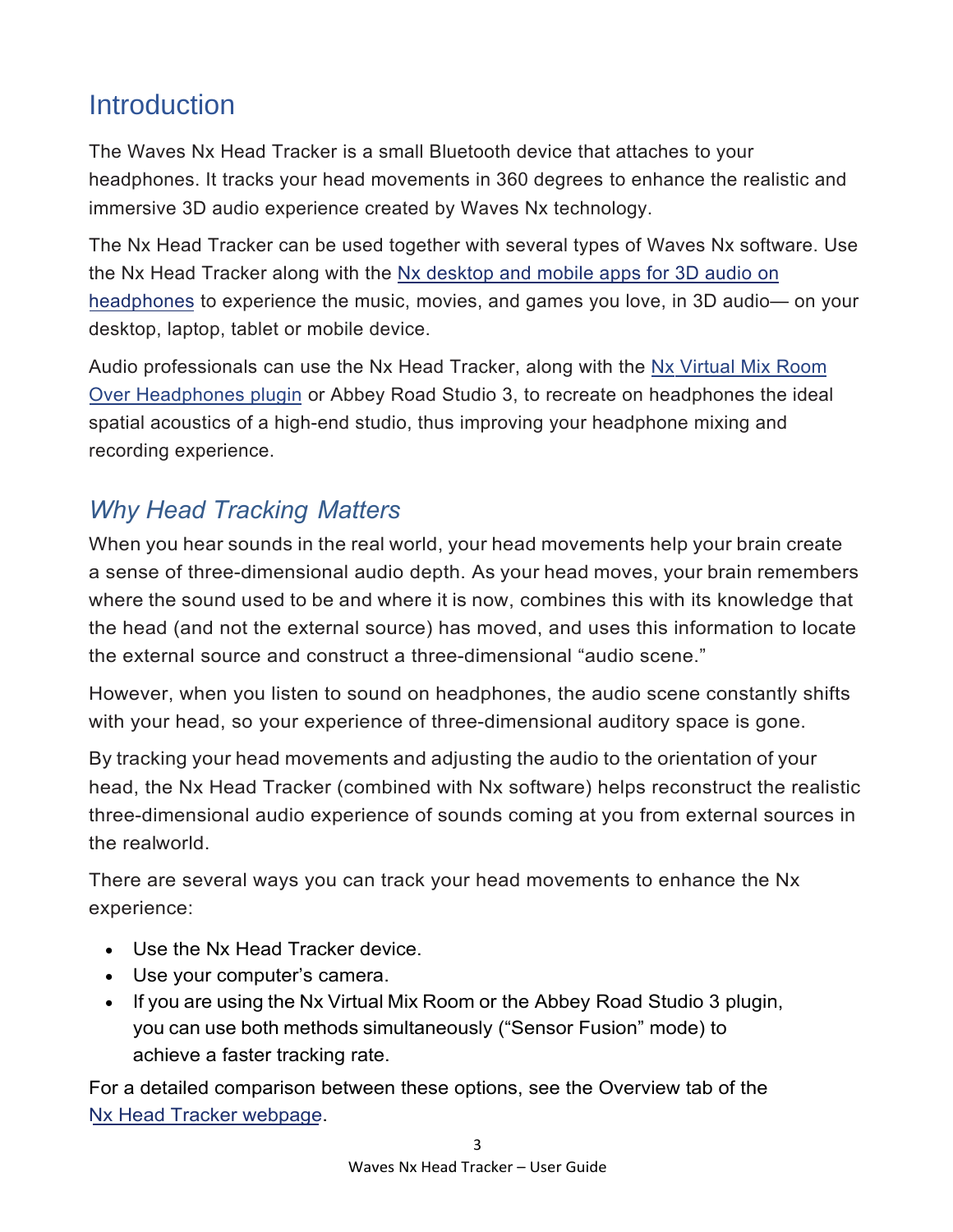# <span id="page-3-0"></span>Functions and Features

#### *Battery*

The Nx Head Tracker device works with any standard AAA battery, which provides approximately 40 hours of use. Replace the battery through the bottom hatch. The device will go to sleep automatically after a few minutes if it's not connected or not moving. In sleep mode, the battery life can last for months.



#### *Attaching the Nx Head Tracker to Your Headphones*

After you insert a AAA battery into the Nx Head Tracker, position the device at the top-center of the headphone arc, with the Nx logo facing forward (i.e., the battery in the back). The Nx Head Tracker will not track your head movements properly if you place it off-center or facing backward.

Wrap the strap around the headphone's headband and attach it to the hook on the other side. The strap can be disconnected at both ends for replacement and any standard rubber band can be used if needed.

# *Button Functions*

A short press (under two seconds) in any state will place the unit in advertising mode. In this mode, the device can be detected and paired with your computer.



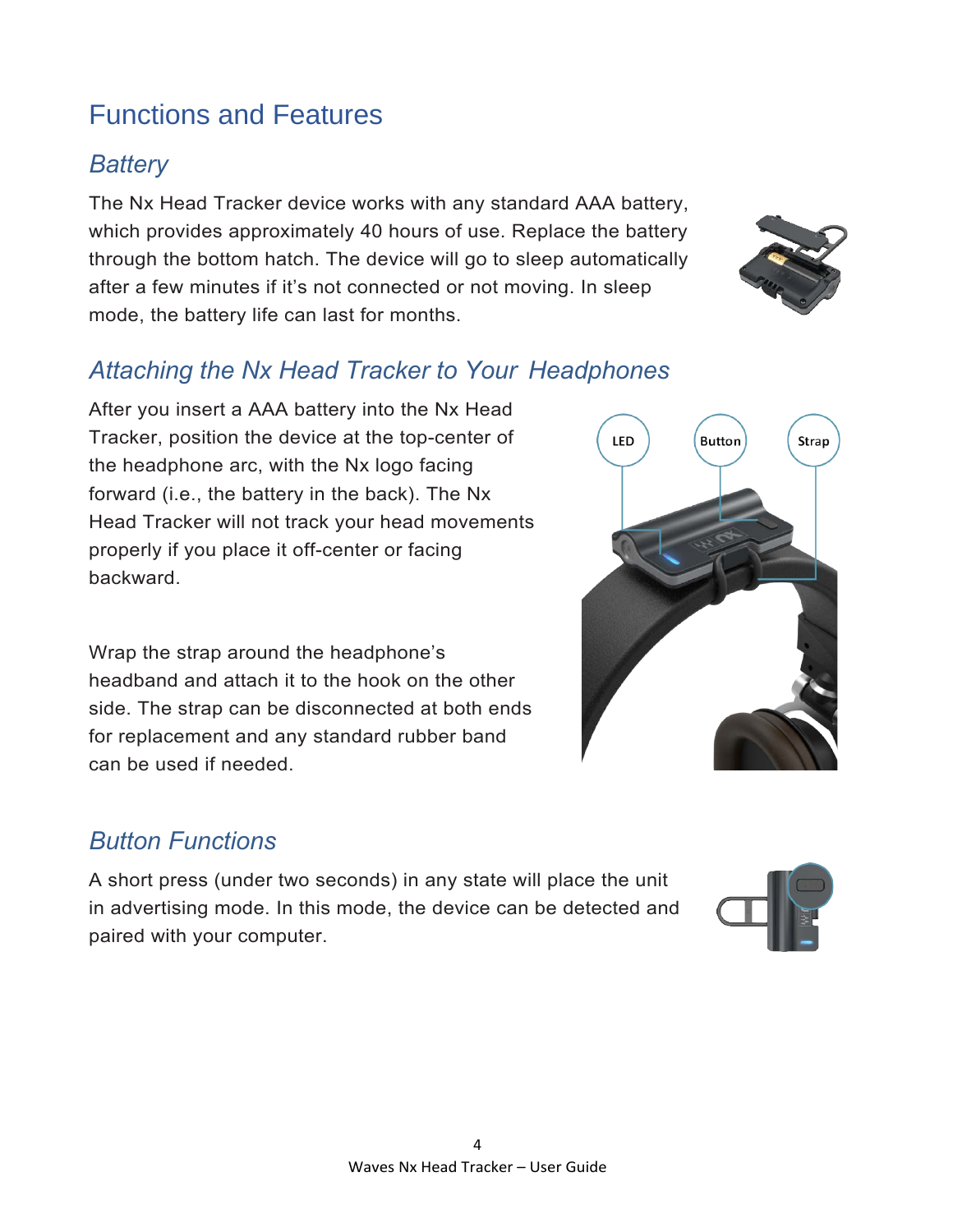## <span id="page-4-0"></span>*LED Indications*

| Sleep       | LED off                         |
|-------------|---------------------------------|
| Advertising | Blinks blue                     |
| Connecting  | Solid blue                      |
| Connected   | Blinks blue every 15<br>seconds |
| Low Battery | Red instead of blue             |
| Identifying | <b>Blinks white</b>             |
| Updating    | <b>Blinks</b> green             |



#### *Pairing Nx Head Tracker with Waves Nx 3D Audio Apps*

For detailed instructions about how to pair the Nx Head Tracker device with the Waves Nx [desktop](https://www.waves.com/nx) and mobile apps for 3D audio on headphones, refer to the apps' user guides:

- Waves Nx [forWindows](https://www.waves.com/support/how-do-i-pair-nx-head-tracker-with-computer) and Mac User Guide
- Waves Nx forMobile (iOS and [Android\)– User](https://www.waves.com/support/how-do-i-pair-nx-head-tracker-with-mobile) Guide

### *Pairing Nx Head Tracker with the Nx Virtual Mix Room or Abbey Road Studio 3 Plugin*

To use the Nx Head Tracker device with the Nx Virtual Mix Room plugin, you must first pair them. This is done from a dedicated **head tracking application** that opens and closes automatically when you open and close the plugin. For head tracking to be enabled, the application must remain open. If the application is closed, head tracking will stop. This will not affect the plugin itself or your DAW in any way; you can simply restart the head tracking application using the Settings button (Abbey Road Studio 3) or Restart button (Nx Virtual Mix Room). This reestablishes tracking.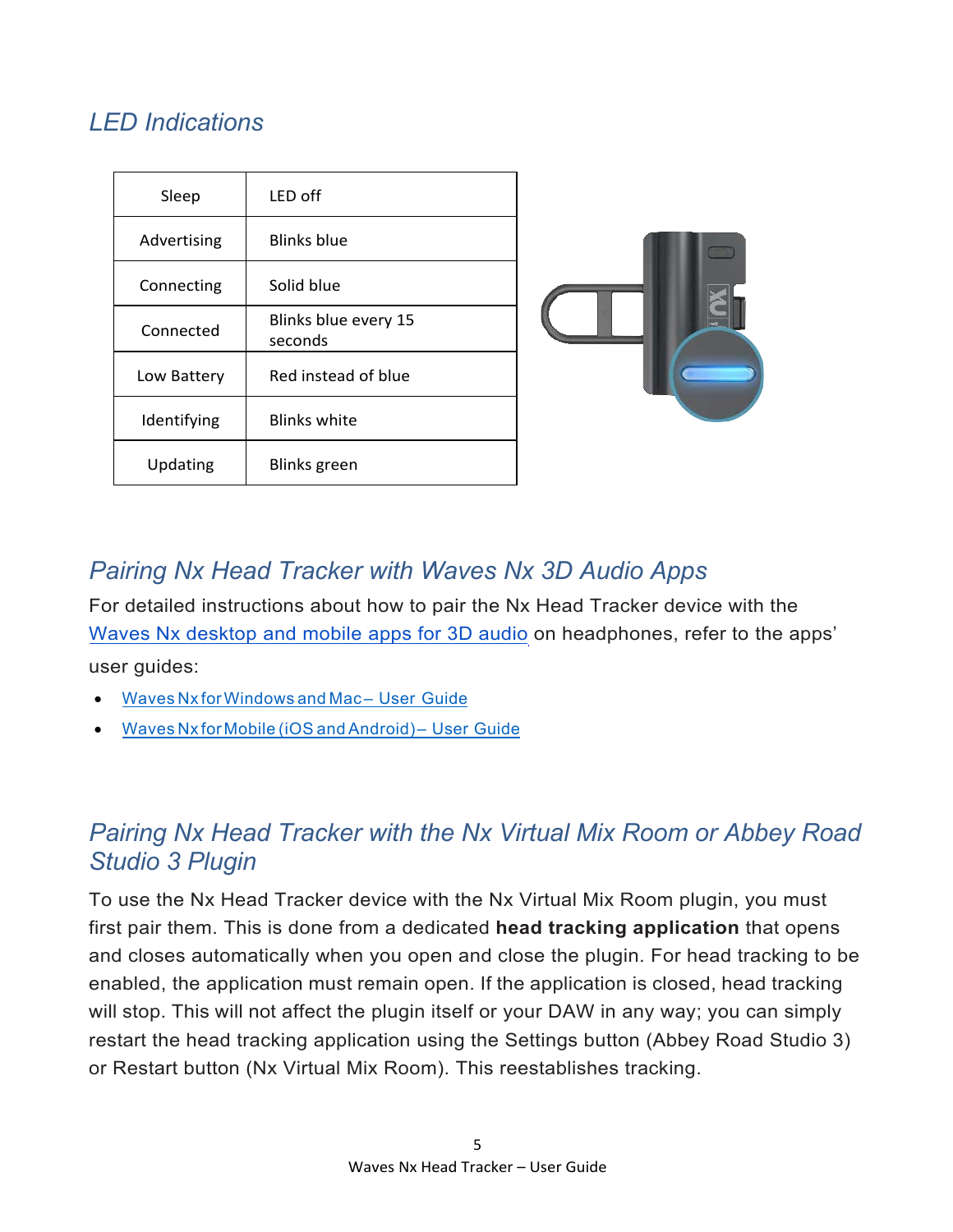# <span id="page-5-0"></span>Head Tracking Application—Bluetooth Tracker Tab

| <b>HEADTRACKER</b><br>$\mathcal{A} \rightarrow \mathcal{A}$<br>者<br><b>BLUETOOTH TRACKER</b><br>CAMERA TRACKER <b>6 4 On 18 101</b> |           |                               |  |  |
|-------------------------------------------------------------------------------------------------------------------------------------|-----------|-------------------------------|--|--|
|                                                                                                                                     |           |                               |  |  |
| Nx Tracker                                                                                                                          | $\bullet$ | <b>Selected Device</b>        |  |  |
|                                                                                                                                     | ٠         | Nx Tracker<br>Name:<br>Rename |  |  |
|                                                                                                                                     | ٠<br>۰    | FW Version: 1.17v1.13         |  |  |
|                                                                                                                                     | ٠         | 75<br>Identify<br>Battery:    |  |  |
|                                                                                                                                     | ٠         | <b>Tracking Data</b>          |  |  |
|                                                                                                                                     |           | 23.1<br>1.0<br>0.7            |  |  |
|                                                                                                                                     |           | Roll                          |  |  |
| Unavailable Disconnected Connecting                                                                                                 | Connected | Yaw<br>Pitch                  |  |  |

**Device List –** This list will show all available Nx Head Tracker devices. Up to six devices can be connected simultaneously.

**Connect (check box) –** Check or uncheck this box in order to connect or disconnect an Nx Head Tracker device that appears in the device list.

**Refresh Device List –** This control will erase the list and rescan for Nx Head Tracker devices.

**Automatic Connect –**When On, the application automatically connects with any Nx Head Tracker device it detects. When Off, the application detects Nx Head Tracker devices, but the user must initiate the connection,

**Open Bluetooth Settings –** Used to manually un-pair a device when needed as a troubleshooting step.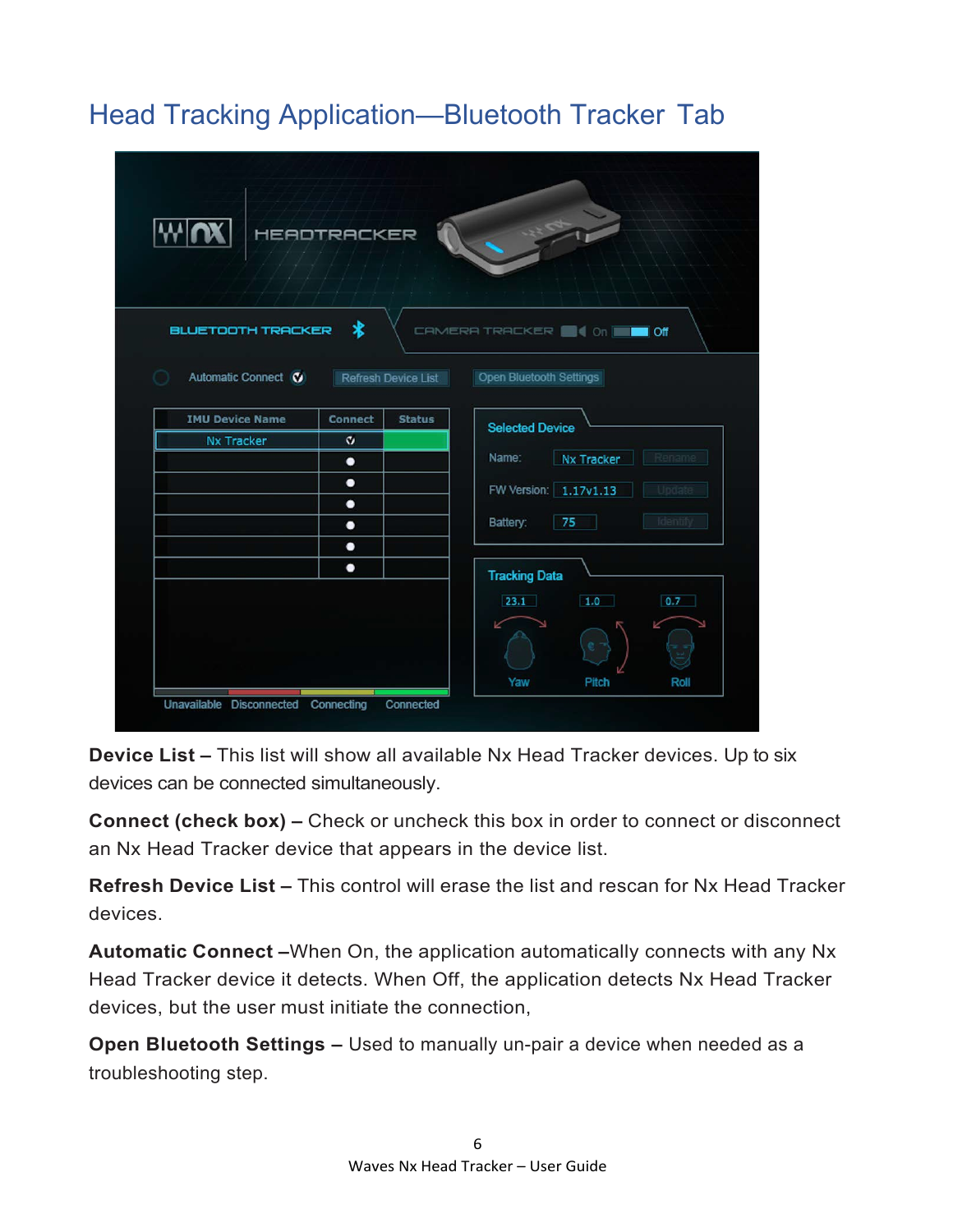**Rename –** This control lets you rename your Nx Head Tracker device. The name is permanent, and the device will advertise itself by the given name.

**Identify –** This control will make the Nx Head Tracker device blink white. This is helpful to identify a certain device among several.

**Update –** This control will initiate FW updates to the Nx Head Tracker's firmware. A message will appear when a firmware update is available for your Nx Head Tracker device.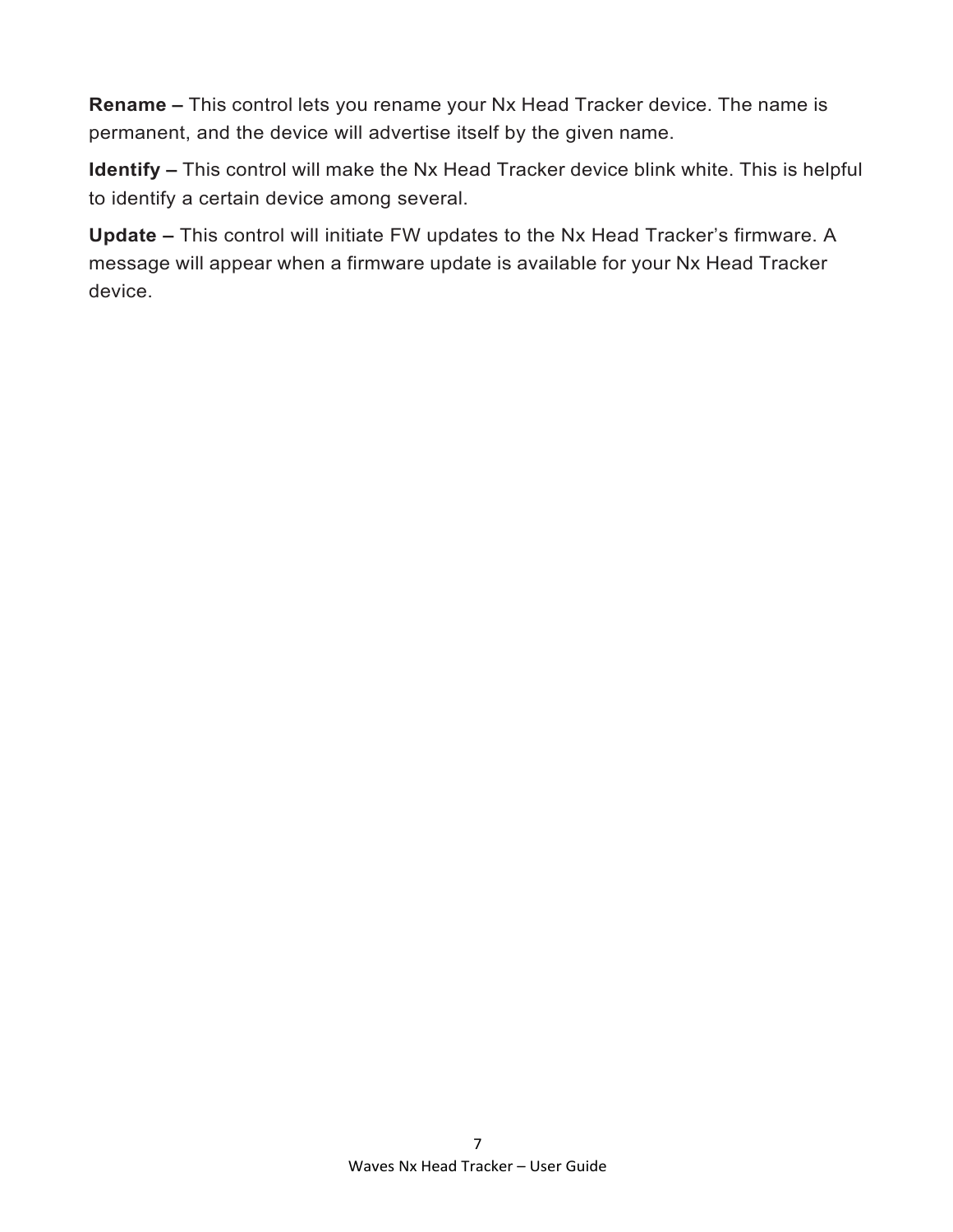# <span id="page-7-0"></span>Pairing Instructions

- 1. Open the Nx Virtual Mix Room or Abbey Road Studio 3 plugin. The head tracking application will launch automatically.
- 2. In the Head Tracking application, go to the Bluetooth Tracker tab.
- 3. Power on the Nx Head Tracker. Make sure your computer's Bluetooth is on and that it supports Bluetooth Low Energy (BLE).
- 4. Connect to the Head Tracker device(s):

The Nx Head Tracker device will automatically be recognized and added to the list of devices showing in the Bluetooth Tracker tab. Mark the Connect check box and see the numbers under Tracking Data start to change as the Nx Head Tracker moves.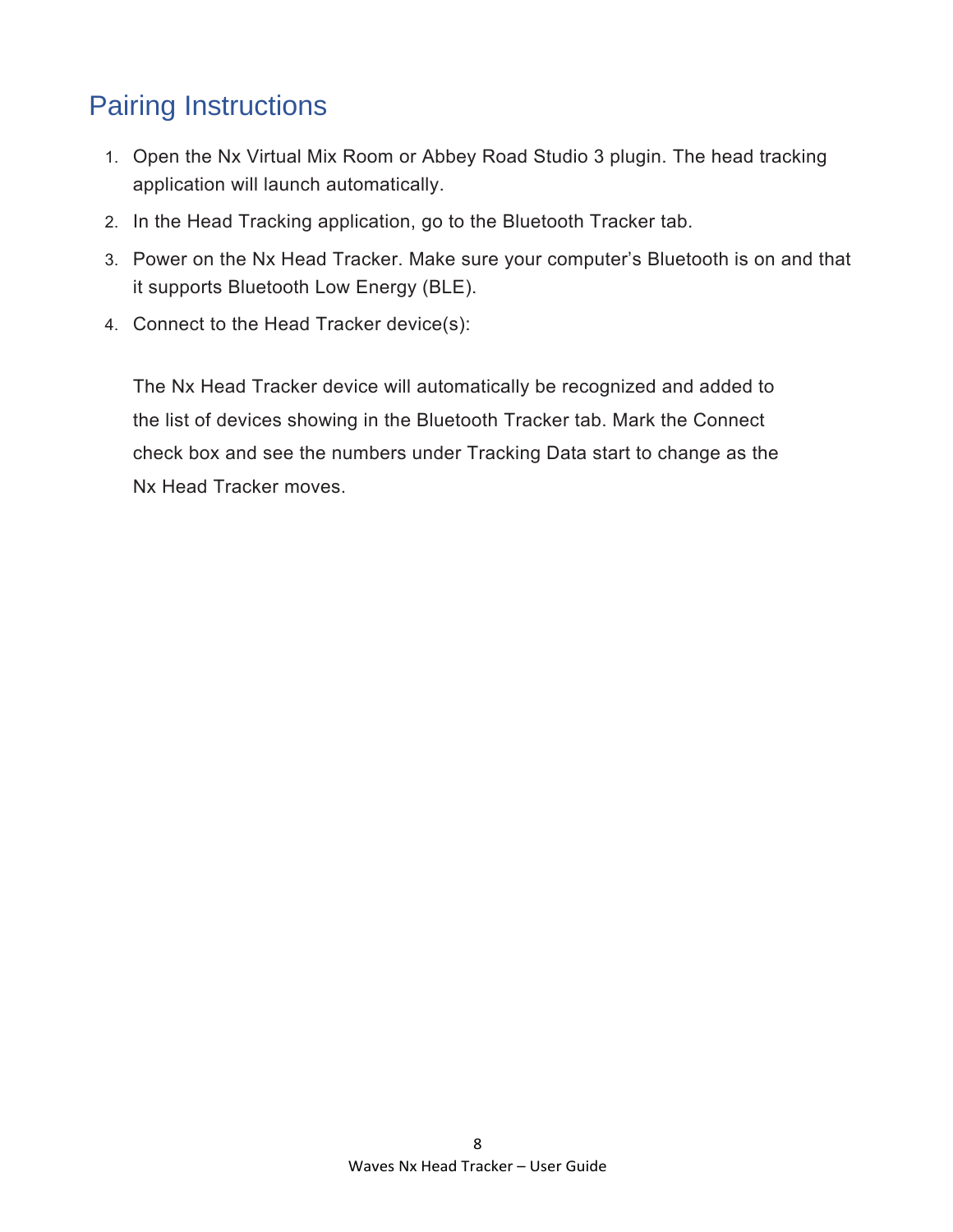## <span id="page-8-0"></span>*Updating the Firmware*

The Nx Head Tracker can update its firmware over Bluetooth. The device leaves the factory with firmware version 1.17v1.13. As we continue to develop the Nx device, firmware updates will be released. When a firmware update is available, a message will appear in red in the Device Status window. Follow these instructions to update the firmware:

|                                     | WavesHeadTracker                                                                                                                         | ▭<br>×                                        |  |  |  |  |
|-------------------------------------|------------------------------------------------------------------------------------------------------------------------------------------|-----------------------------------------------|--|--|--|--|
| <b>HEADTRACKER</b>                  |                                                                                                                                          |                                               |  |  |  |  |
| Automatic Connect O                 | ⊀<br><b>BLUETOOTH TRACKER</b><br>CAMERA TRACKER<br>$\blacksquare$<br>$\blacksquare$ of<br>Open Bluetooth Settings<br>Refresh Device List |                                               |  |  |  |  |
| <b>IMU Device Name</b>              | Connect<br><b>Status</b>                                                                                                                 |                                               |  |  |  |  |
| Nx Tracker                          | $\bullet$                                                                                                                                | <b>Selected Device</b>                        |  |  |  |  |
|                                     | ٠                                                                                                                                        | Rename<br>Name:<br>Nx Tracker                 |  |  |  |  |
|                                     | ٠<br>$\bullet$                                                                                                                           | FW Version: 1.17v1.13<br>Update               |  |  |  |  |
|                                     | ٠                                                                                                                                        | Identify<br>83<br>Battery:                    |  |  |  |  |
|                                     | ٠                                                                                                                                        |                                               |  |  |  |  |
|                                     | ٠                                                                                                                                        | <b>Tracking Data</b>                          |  |  |  |  |
|                                     |                                                                                                                                          | 52.6<br>$6.3 -$<br>83<br>Yaw<br>Pitch<br>Roll |  |  |  |  |
| Unavailable Disconnected Connecting | Connected                                                                                                                                |                                               |  |  |  |  |

- 1) Turn on your Nx Head Tracker device. Find your device in the IMU Device Name column of the Waves Head Tracker application and check **Connect**.
- 2) Confirm that the firmware version on the Nx Head Tracker device is 1.30v1.13. You will see red text indicating that a Firmware update is available.
- 3) Click the **Update** button and follow the update dialog box:
	- a) Press **Update**.
	- b) Press **OK** to proceed to the firmware update.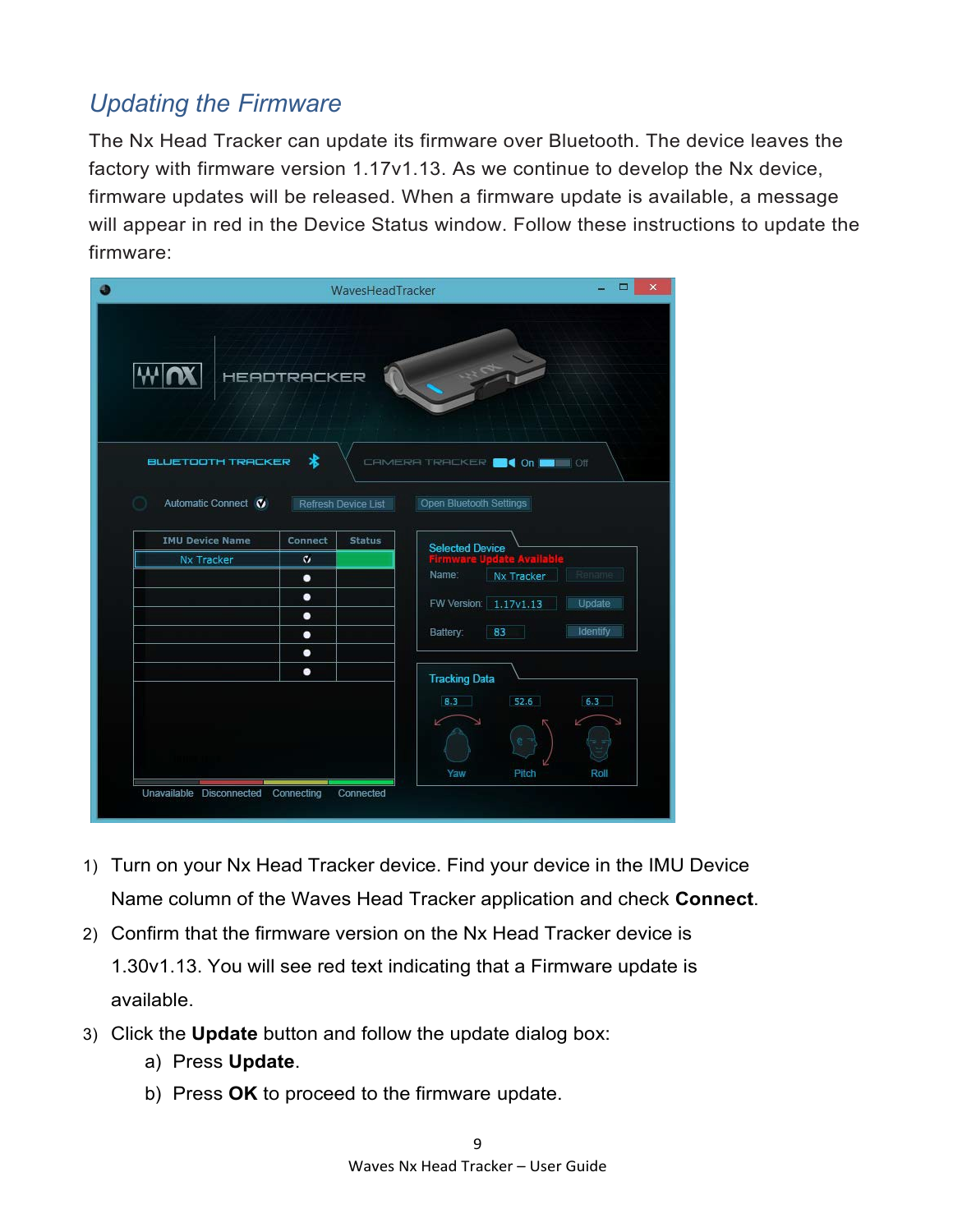- c) The Nx Head Tracker device will restart. A green light indicates that the device is in update mode. The Waves Head Tracker application will automatically connect to the device and start updating the firmware.The update will require a few minutes. A dialog box will indicate that the update has finished successfully.
- d) The Nx Head Tracker device will then automatically restart. Its LED will turn blue.
- e) You will now need to reconnect the device by repeating the same actions as in Step 1 (above). Once the device is reconnected, the firmware version number changes to 1.30v1.13.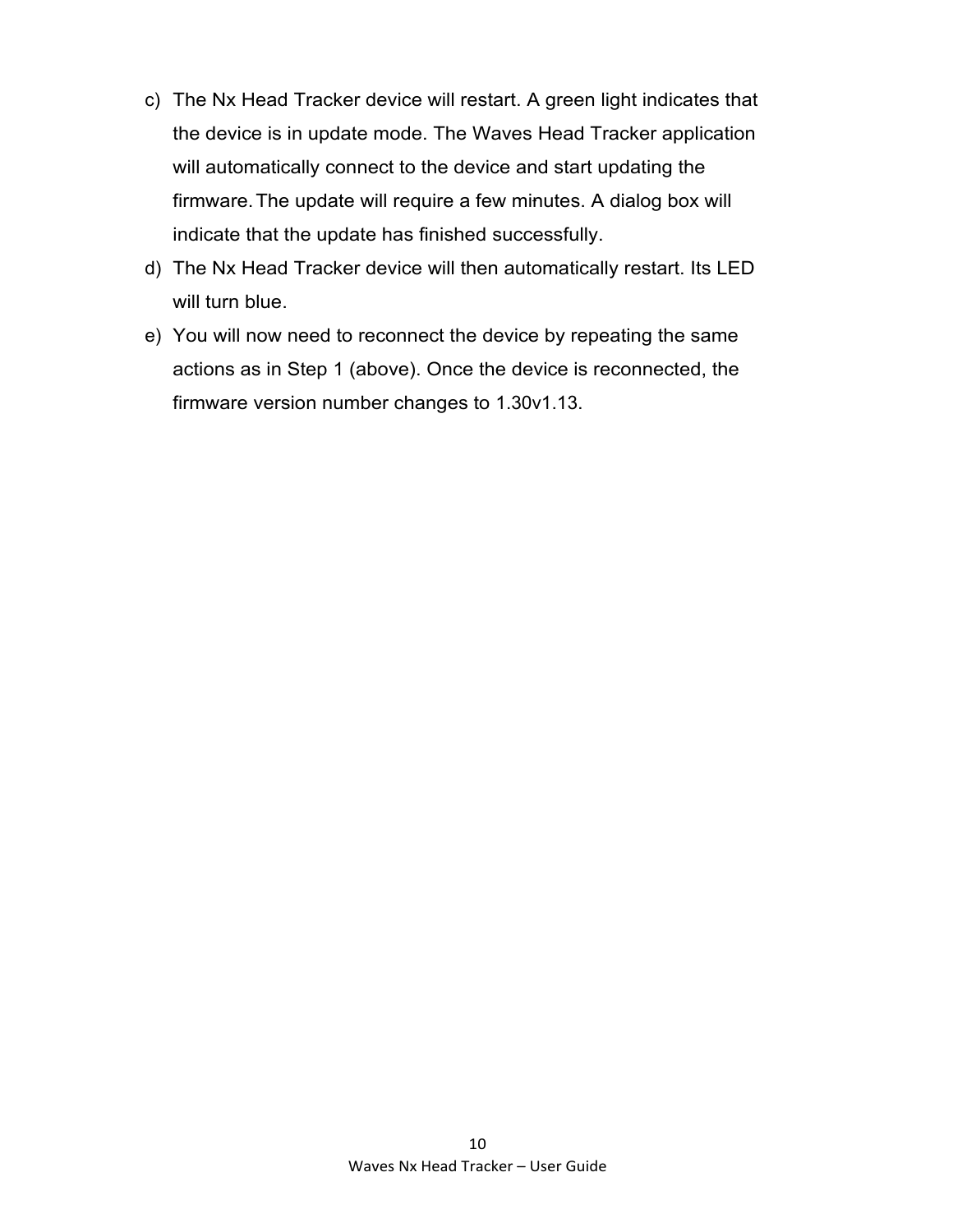4) Once the Nx Head Tracker's firmware is updated to 1.30v1.13, turning off the device (long button press) will put the device in sleep mode (indicated by the LED flashing red). In this mode, the battery should last over six months.

We advise that you start the firmware update with a full battery. If the battery is too low, there is a slight risk that the update process will fail in a way that will make the device unusable. The application has a safety threshold that will not let the update process start when the battery is too low, but using a full battery is still advised when updating. If your Nx Head Tracker becomes inoperable after a firmware update, please contact our technical support team at [http://www.waves.com/contact-us.](https://www.waves.com/contact-us)

During the update, try not to handle the device; leave it stationary on a flat surface. You can update only one Nx Head Tracker device at a time.

While the device is updating, make sure that **no other system is using the Waves HeadTracker application in close proximity**. Two nearby systems using the application at the same time can interfere with each other.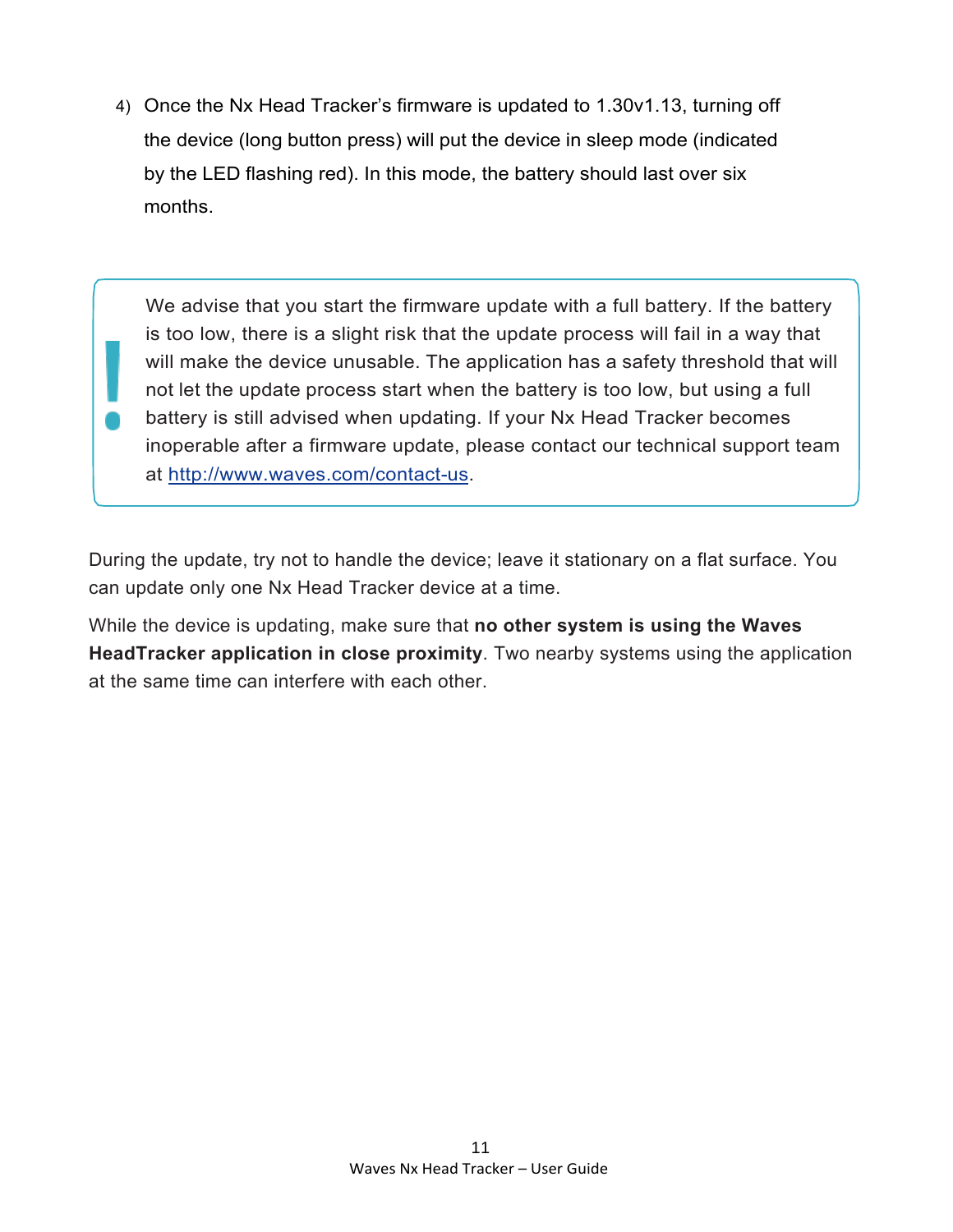# <span id="page-11-0"></span>**Extras**

# *Appendix A: Troubleshooter*

| <b>Problem</b>                                                      | <b>Possible Solutions</b>                                                                                                                                                                                                                                                                     |
|---------------------------------------------------------------------|-----------------------------------------------------------------------------------------------------------------------------------------------------------------------------------------------------------------------------------------------------------------------------------------------|
| Head does not move in GUI-                                          | Verify head tracking is 'on' in plugin GUI.<br>1.                                                                                                                                                                                                                                             |
| no tracking                                                         | Check if tracker app is running.<br>2.                                                                                                                                                                                                                                                        |
|                                                                     | Play audio through the plugin (plugin on CPU).<br>3.                                                                                                                                                                                                                                          |
|                                                                     | Check tracking rate box in plugin GUI.<br>4.                                                                                                                                                                                                                                                  |
| Head tracking application is not<br>running                         | Restart head tracking through the plugin (Abbey Road Studio 3<br>1.<br>"Settings") or Nx Virtual Mix Room "Restart").                                                                                                                                                                         |
|                                                                     | 2.<br>Inactivate/reactivate plugin.                                                                                                                                                                                                                                                           |
| Nx Head Tracker will not connect<br>(Windows only)                  | Make sure that the Nx Head Tracker is NOT currently paired to your<br>1.<br>computer in the Bluetooth Settings menu. If it is paired with the<br>computer, remove it manually.                                                                                                                |
| Nx Head Tracker loses connection<br>and doesn't move smoothly       | Try using a new battery.<br>1.                                                                                                                                                                                                                                                                |
|                                                                     | Try to have the Nx Head Tracker and the Bluetooth receiver<br>2.<br>closer together.                                                                                                                                                                                                          |
|                                                                     | 3. If you are using a BT-USB dongle on a desktop, connect the<br>dongle on the front panel or on an extension for better BT<br>reception.                                                                                                                                                     |
| Nx Head Tracker is tracking my<br>movements but in wrong directions | 1. Make sure the Nx Head Tracker is mounted on the top of the<br>headphone arc with the logo side facing forward. L & R on the<br>Nx Head Tracker should correspond to L & R on your<br>headphones. Inaccurate positioning of the Nx Head Tracker will<br>result in inaccurate head tracking. |
| Head tracking shows some latency                                    | Try to increase the tracking rate (optimally up to 30 fps).<br>1.                                                                                                                                                                                                                             |
|                                                                     | Try to lower the buffer size.<br>2.                                                                                                                                                                                                                                                           |
|                                                                     | In some DAWs, to run in the user-set buffer size, Nx need to be<br>3.<br>on the master buss or on a live input AUX path.                                                                                                                                                                      |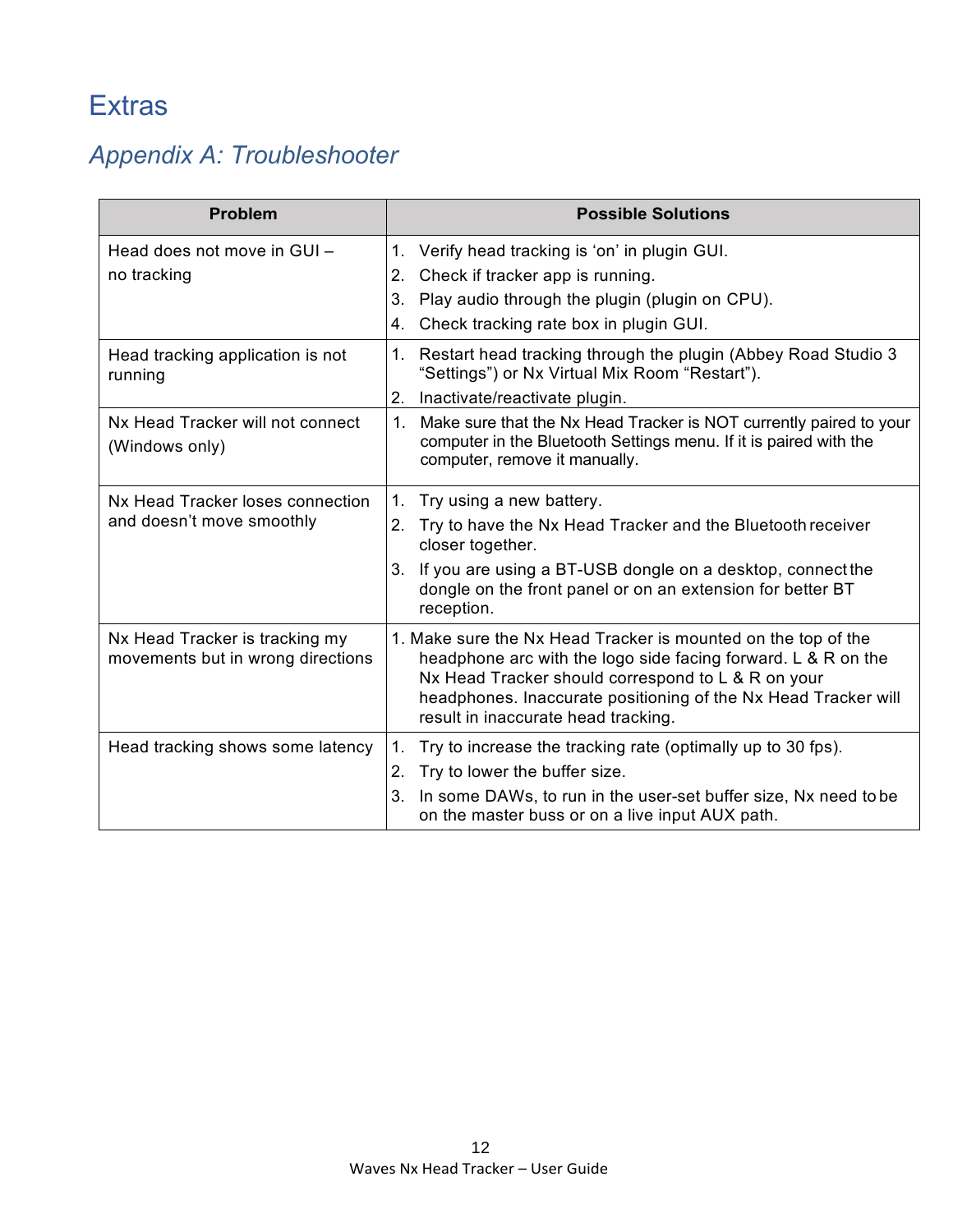#### <span id="page-12-0"></span>*Appendix B: Setting up a Session with Multiple Nx Tracker Users*

Up to six Nx Head Tracker devices can be used simultaneously. This lets engineers and artists work collaboratively in the same Nx mixing environment each participant will have a an individual Nx mix and personal head tracking.

The two examples below are applicable to the Nx Virtual Mix Room and Abbey Road Studio 3 plugins.

**Example 1**: Mixing session with three mix engineers monitoring through Nx with three Nx Head Trackers

- 1. Route the mix to a master aux bus.
- 2. Send the master aux bus to the main output bus and to three other auxes for Nx monitoring. We will call these auxes "Nx aux 1, 2, and 3."
- 3. Route each of the Nx auxes to separate headphone outputs (i.e., Nx aux 1 to headphone out 1 /2, Nx aux 2 to headphone out 3/ 4, and so on).
- 4. Open plugin on each of the Nx auxes.
- 5. If the Waves HeadTracker application is not open, open it now. Power up the three Nx Head Trackers.
- 6. Connect the Nx Head Trackers.

**Mac:** The Nx Head trackers are detected automatically and added to the list of devices in the Waves Head Tracker application. Check the Connect checkbox. **Windows:** Click the "Open Bluetooth Settings" button and pair the three Nx Head Trackers. The Nx Head Trackers will be detected automatically and added to the list of devices in the Waves Head Tracker application. Check the Connect checkbox.

- 7. Use the Waves HeadTracker application to assign each Nx Head Tracker a unique name. This helps to identify the devices.
- 8. For each Nx plugin, select one of the Nx Head Trackers from the Tracking Device menu. **Make sure that each Nx aux channel is assigned to the correct headphones.** Incorrect selection will result in the movements of one Nx Head Tracker listener affectingthe sound orientation of another listener.

Once all the Nx Head Trackers are assigned to the correct plugin instances and are routed separately to the listeners' headphones, all three mix engineers will experience Nx spatial imaging: each with individual head tracking and their own aux mix.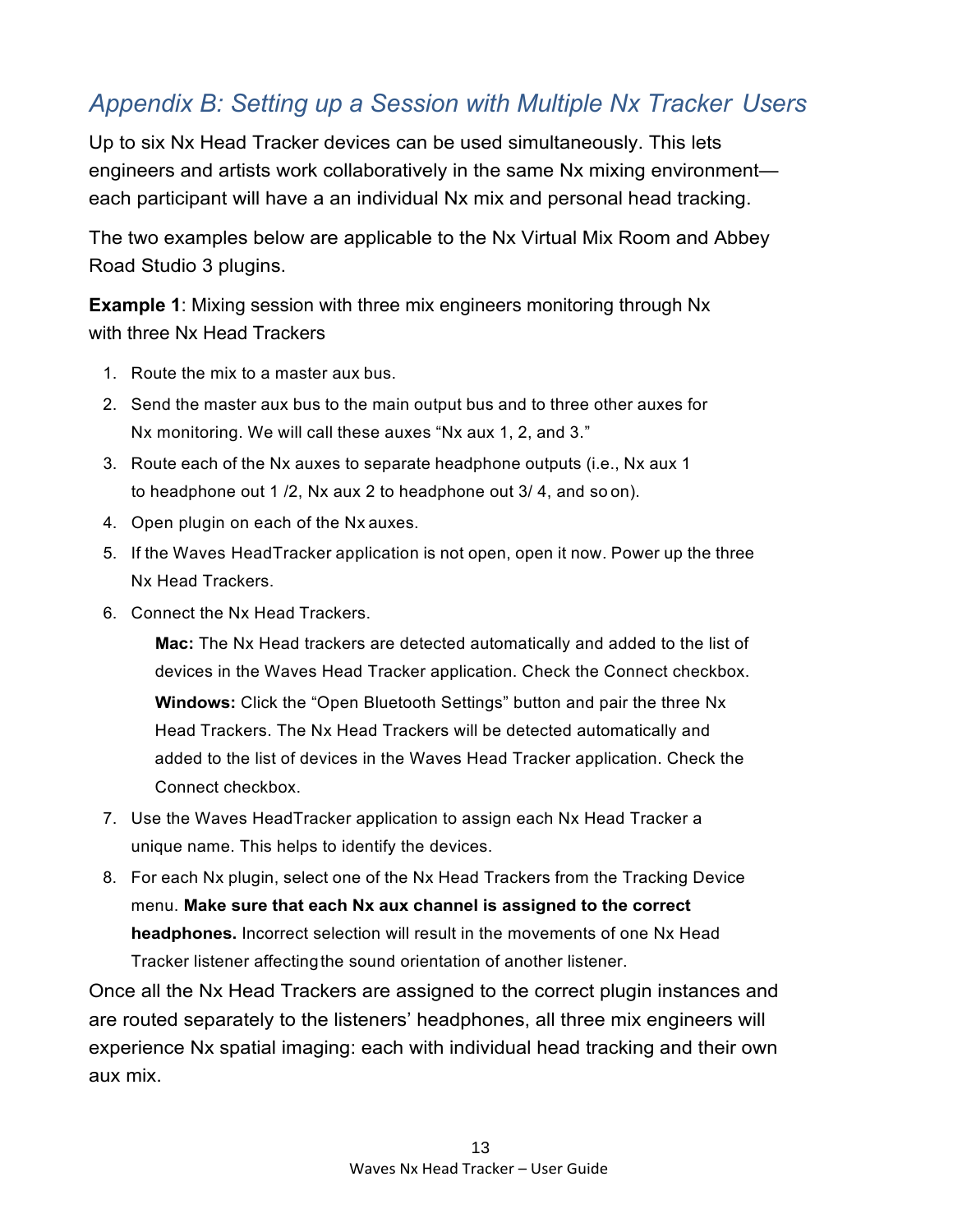**Example 2:** Recording session with one engineer and two musicians

- 1. Create a master track bus and two auxiliary buses for the musicians' headphone monitor mix. We will call these buses "Nx Master" and "Nx Monitor 1 and 2."
- 2. Route the Nx Master bus to the engineer's headphones, and the Nx Monitor buses 1 and 2 to two separate headphone outputs (one for each musician).
- 3. Open a plugin instance on each of the Nx buses.
- 4. If the Waves Head Tracker application is not open, open it now. Power up the three Nx Head Trackers.
- 5. Connect the Nx Head Tracker.

**Mac:** The Nx Head trackers are detected automatically and added to the list of devices in the Waves Head Tracker application. Check the Connect checkbox.

**Windows:** Click the "Open Bluetooth Settings" button and pair the three Nx Head Trackers. The Nx Head Trackers will be detected automatically and added to the list of devices in the Waves Head Tracker application. Check the Connect checkbox.

- 6. Use the Waves Head Tracker application to assign each Nx Head tracker a unique name. This helps to identify the devices.
- 7. For each plugin instance, select one of the Nx Head Trackers from the Tracking Device menu. **Make sure that on the "Nx Master," you select the engineer's head tracker, and on "Nx Monitor 1 and 2," you select the Nx Head Tracker that is used by the musician receiving this monitor bus.** Incorrect selection will result in the movements of one Nx Head Tracker listener affecting the sound orientation of another listener.

Once all the Nx Head Trackers are assigned to the correct Nx or Abbey Road Studio 3 instances and are routed separately to the listeners' headphones, each musician will hear his own monitor mix with Nx and head tracking, and the mix engineer will hear the master mix with head tracking through headphones